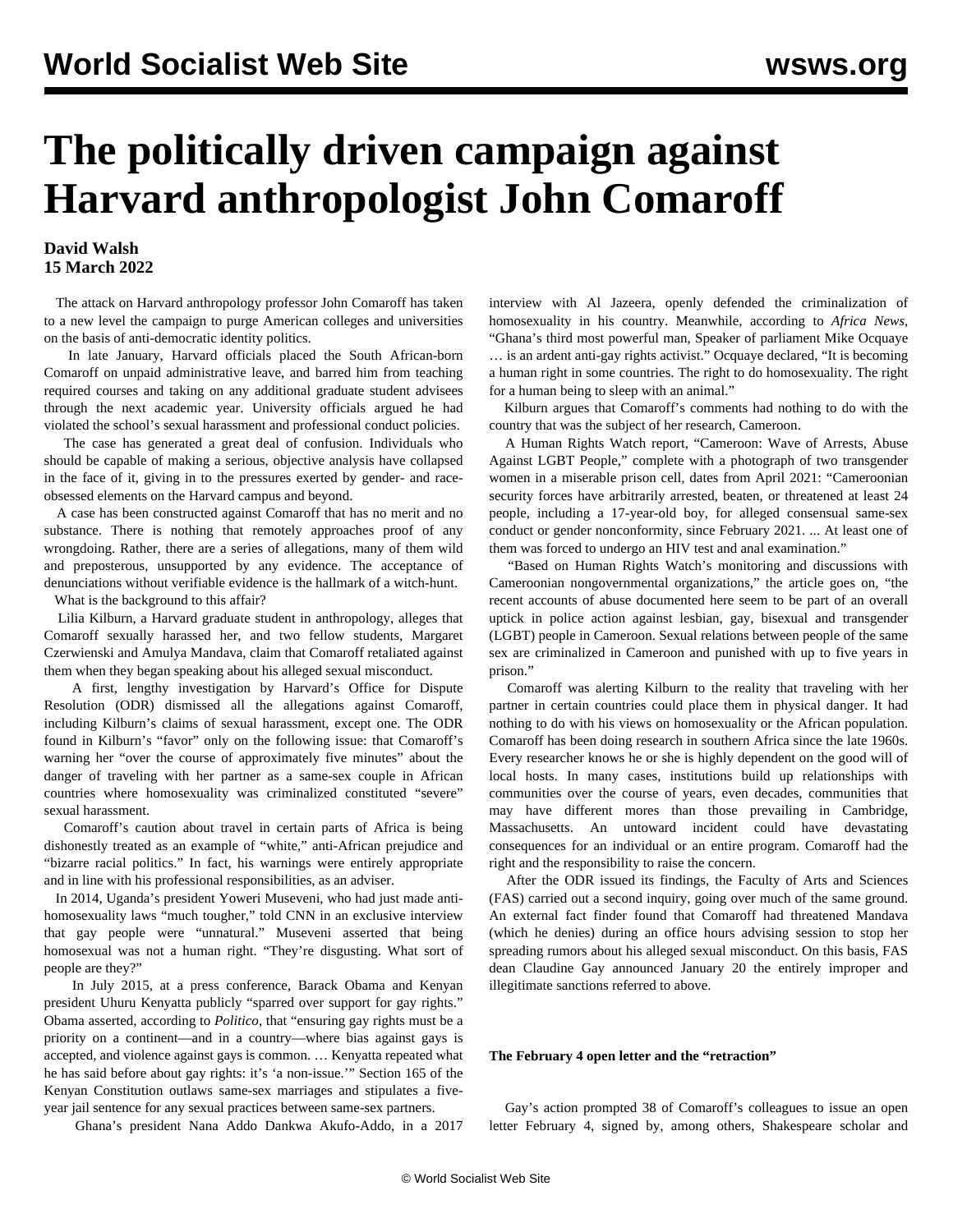cultural historian Stephen Greenblatt, literary critic and historian Henry Louis Gates Jr., historian Jill Lepore and law professor Randall Kennedy.

 The letter pointed out that although "Comaroff had been accused by three students, only one allegation was found by Harvard's Office of Dispute Resolution to have any merit," the allegation about Comaroff's warning about traveling "as a lesbian couple in a particular African country where homosexuality is illegal."

 The letter concluded, "We the undersigned know John Comaroff to be an excellent colleague, advisor and committed university citizen who has for five decades trained and advised hundreds of Ph.D. students of diverse backgrounds, who have subsequently become leaders in universities across the world. We are dismayed by Harvard's sanctions against him and concerned about its effects on our ability to advise our own students."

 On February 8, Kilburn, Czerwienski and Mandava filed a lawsuit against Harvard demanding damages on the grounds that the university had failed to protect them against the unproven abuse and acts of retaliation.

 The lawsuit intimidated most of the faculty members who had signed the February 4 letter. Five days later, 34 (eventually joined by one other) of the signatories publicly "retracted" their previous statement and aligned themselves with the campaign against Comaroff.

 Kennedy is one of the handful who has demonstrated backbone. The law professor wrote in an email that the "initial open letter indicated deep concern, based on available information, about the university's treatment of Professor Comaroff. … No new information about which I am aware erases the [worries] that prompted me to sign the letter in the first place."

 The "retractees" included Greenblatt, Gates and Lepore. These are individuals who know something about the world, and something about history, including cultural history. They must be familiar, for example, with Arthur Miller's *The Crucible*, which dramatizes the Salem, Massachusetts witch trials of 1692-1693. The play's protagonist chooses to die, in the end, rather than sign a false confession of witchcraft.

 In Henrik Ibsen's *An Enemy of the People*, the medical officer of a small town is victimized by the authorities for daring to expose the contamination of the local spa. Despite the lynch-mob atmosphere that develops, the doctor refuses to back down. "The strongest man in the world," he concludes, "is he who stands most alone." A single juror in *Twelve Angry Men* (Sidney Lumet-Reginald Rose), in the face of bitter opposition, insists on seriously and fairly weighing the evidence against an impoverished 18-year-old youth.

 Greenblatt, in *The Swerve*, an account of the birth of the Renaissance, chronicles the fates of Jan Hus, the Czech theologian, reformer and opponent of the Catholic Church hierarchy's corruption, and Giordano Bruno, Italian philosopher, scientist and another "heretic," both burned at the stake.

 Hus, given multiple chances by Church officials to save his life by recanting, is reported to have replied, "I would not for a chapel of gold retreat from the truth!" Bruno was executed in February 1600 in Rome by the Inquisition. Greenblatt explains that Bruno "steadfastly refused to repent during the innumerable hours in which he had been harangued by teams of friars."

 Gates, in his Foreword to *Black Profiles in Courage*, notes that the book treats a group of people, including Harriet Tubman and Frederick Douglass "whose sacrifices were for the common good, whose will was unbending, whose individual ambitions and endowments they put in the service of a cause greater than personal wealth or fame."

 In her book *The Whites of Their Eyes*, Lepore writes about political theorist and revolutionary Thomas Paine and the harsh conditions facing American forces in the first years of the Revolutionary War. She explains that George Washington ordered Paine's famous passage beginning, "These are the times that try men's souls," to be read "to his exhausted, frostbitten troops" on the eve of the surprise attack on Trenton in December 1776.

 It is easier to write about sacrificing everything for the sake of principle than to do so in real life. Hus, Bruno and others went to the stake for their beliefs. During the eras of the American Revolution and the Civil War, to speak out meant risking one's life.

 Greenblatt, Gates, Lepore and company have proven unable to withstand a hailstorm of angry tweets and a blustering legal complaint. Like Galileo, they were essentially shown the "instruments of torture" and warned, "What's happening to Comaroff could easily happen to you!"

 Even during the postwar Red Scare, there were liberals who resisted the hounding out of university professors for their left-wing ideas. Coming to the defense of the persecuted, even if the latter were political pariahs, was generally looked upon as something admirable. Today, virtually no one stands up for those who come under attack for various alleged transgressions. And all of this before the genuinely serious repression, of the life-threatening variety, even begins.

 On February 20, 15 Harvard anthropology professors—including the department's chair—asked Comaroff to resign, indicating they had "lost confidence" in him as a professor. One really must ask: Is there anyone with an ounce of courage left at this institution?

#### **The "hierarchy of privilege"**

 The case against Comaroff and two other colleagues, Theodore Bestor (now deceased) and Gary Urton, was made in a May 29, 2020 article in the *Harvard Crimson* ("Protected by Decades-Old Power Structures, Three Renowned Harvard Anthropologists Face Allegations of Sexual Harassment"), an August 25, 2020 piece in the *Chronicle of Higher Education* ("The Patron–Harvard's John Comaroff is an influential anthropologist and a dedicated adviser. Three women say he abused his power.") and the February 8, 2022 legal complaint itself.

 There is no need to go through these articles and documents exhaustively, they are publicly available and the interested reader can consult them. In any event, they contain little of substance, consisting overwhelmingly of rumors, gossip, vague claims and unsubstantiated allegations.

 The opening sentences of the *Crimson* article indicate its general approach: "In 1986, a group of professors writing for the journal *Current Anthropology* found that the country's most elite anthropology programs, including Harvard's, operated based on a 'hierarchy of prestige' dominated by powerful tenured faculty."

 The professors did not find any such thing. They took the evident fact that there were tenured anthropology professors and, extrapolating from that, *concluded* there was a "hierarchy of privilege." This is an ideological construction, based on the work of figures such as French sociologist Pierre Bourdieu.

 Bourdieu, in "The Forms of Capital," for example, pointed to the existence "of a network of connections" that "is the product of an endless effort at institution … which is necessary in order to produce and reproduce lasting, useful relationships that can secure material or symbolic profits." These social relationships "are directly usable in the short or long term, i.e., at transforming contingent relations, such as those of neighborhood, the workplace, or even kinship, into relationships that are at once necessary and elective, implying durable obligations subjectively felt … or institutionally guaranteed."

 Bourdieu described what he took to be the social process that "reproduces the group" and "reaffirms the limits of the group," and asserted that "Each member of the group is thus instituted as a custodian of the limits of the group."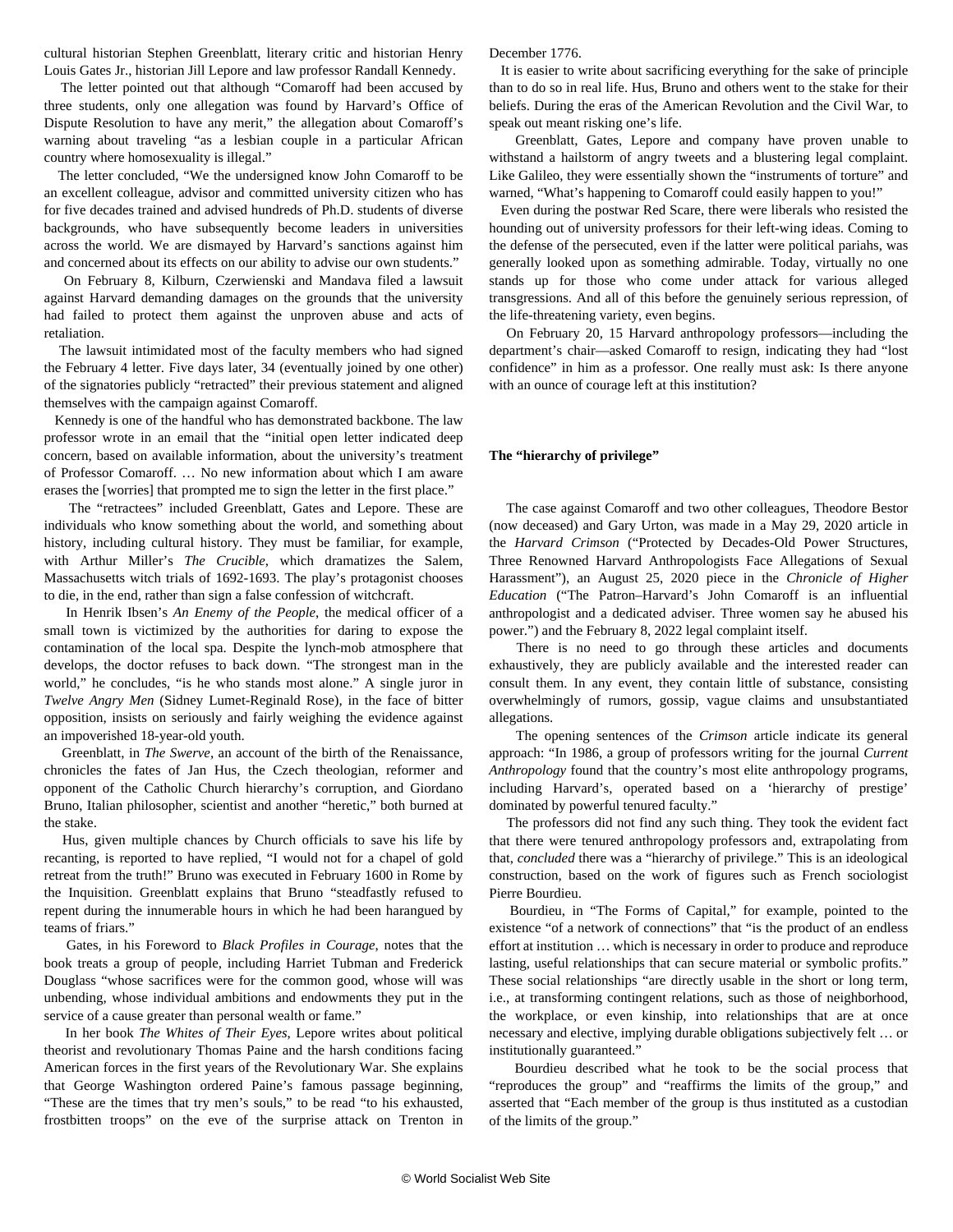As is generally the case with the writings of post-structuralists and postmodernists, once the pretentious verbiage is examined and the "veil lifted," the value of the ideas turns out to be zero (or less).

 Working off such theories, Nicholas C. Kawa, in a 2018 article, "How Academic Hierarchy Shapes the Distribution of Precarity," raised the question as to whether PhDs coming from "elite programs" were merely benefiting from the prestige "of their graduate institutions and prominent academic advisors?" Were hiring committees, faced with a stack of applications, asking: "Is this person the best qualified for the job advertised? Or, are they being swayed by the fact that an individual may have received his or her PhD from Chicago (or Harvard) and studied under Sahlins (or the Comaroffs)?"

 Val Burris, in "The Academic Caste System: Prestige Hierarchies in PhD Exchange Networks" (2004), asserted that the "prestige of the department in which an academic received a PhD consistently ranks as the most important factor in determining the employment opportunities available to those entering the academic labor market." After referring to Bourdieu, Burris concluded that the evidence indicating "academic status hierarchies are reproduced through processes of social closure and the accumulation of social capital should deepen our appreciation of just how impervious to change such hierarchies can be."

 These are not new complaints. It is the story of the struggle between generations, of the "old boys' networks" controlled by doddering farts who refuse to give way to the brash and innovative "Young Turks" and "young men in a hurry." Tales of the ensuing conflicts have been the stuff of innumerable novels and films. Richard Wagner based one of his greatest operas on this theme ( *Die Meistersinger von Nürnberg* ).

 As general sociological descriptions, these studies have a certain validity, although, at best, they amount to little more than truisms. Such things certainly go on in the world. Organizational conservatism is not uncommon.

 Of course, there are academics of a certain age in various fields who would do better to quietly step away. On the other hand, certain scholars continue to function at an exceptional level into their 70s and even 80s, bringing to their research and their students an immense degree of experience and expertise. And, to be blunt, there are handsomely compensated academics in their 30s and 40s who owe their careers entirely to their successful navigation of university politics.

 In any case, the existence of a widespread condition is not evidence of wrongdoing in a particular case, and certainly not of covering up for abuse. This is the illegitimate "leap" being made here: you employ a French, postmodernist phrase and you feel entitled to cry "sexual harassment."

 The "hierarchy of privilege" becomes the magic formula, an allenveloping force, that accounts for any and all phenomena. If an accusation against a tenured professor is denied or disproven, that is merely further, damning proof that such an "academic caste system" exists. As for active resistance to the attacks, by Comaroff and others, that is interpreted as an unmistakable sign of guilt. The media and the accusers adopt the approach of the Salem trial judges, as Emerson W. Baker outlines it in *A Storm of Witchcraft*, "Their strategy consisted of constructing a 'guilty but unwilling to confess' mentality by which they assumed that the defendants who refused to confess were lying."

 The "hierarchy of privilege" argument is circular, unanswerable—and spurious. If a prominent professor fails to help graduate student X or Y to find employment, he must be deliberately blocking X's or Y's career path. The objective facts of the job market and the demanding academic credentials required are simply left out of account.

 Bourdieu-type theory cannot legitimately be wielded to drive forward a sexual harassment case unsupported by any facts. Such reasoning has quite sinister implications. On that basis, in the absence of any proof, a customer complaining to the authorities he or she was cheated by a Jewish

storeowner might invoke the anti-Semitic Protocols of the Elders of Zion and a worldwide "Judeo-Bolshevik" plot. In the Jim Crow South, atrocities were committed against blacks, including lynchings, on the basis that, after all, alleged sexual attacks had to be expected given African Americans' "bestial" propensities. Preconceptions, including those about "powerful" predator-males, can play an extremely harmful social role.

 The *Crimson* article and similar pieces proceed from the existence of a tenured professoriate to posit a conspiracy so all-encompassing that in a given case no actual crime need be proven. The matter is settled ahead of time. The wrongdoing already exists, it merely needs to find an appropriate human embodiment. For a variety of reasons, Comaroff was seen to fit the bill. The fact of the "hierarchy" then precludes the necessity to produce any concrete, convincing evidence. Mere allegations and denunciations, often involving sexual activity, will do. This is what has been happening at colleges and universities across the US.

 There are more than a few parallels between the McCarthyite witchhunts of the late 1940s and early 1950s and the present-day sexual misconduct campaign. The current process too is characterized by denunciations and reckless, unproven allegations; the use of anonymous informants; instantaneous conviction and punishment by media; the overnight destruction of reputations and careers; banning and blacklisting; public humiliation and disgrace; demands for repentance and mea culpas; a portion of the population seized by hysteria; the cowardice and treachery of liberalism; contempt for due process and the presumption of innocence; the undermining of elementary democratic rights; and the strengthening of the state and police powers.

 But there is another similarity, along the lines of the "conspiracy" question we have just been discussing. In *Naming Names*, Victor Navasky points out that in trials of Communist Party leaders under the infamous Smith Act, FBI informants would testify about what some party member had said about the "principles of Marxism or Leninism," in some location far distant from the one where the case was being tried, or where any of the defendants were present.

 Navasky continues, "Defense lawyers regularly objected to this kind of testimony as hearsay, to no avail. The objections were generally overruled on the grounds that *in a conspiracy the acts of co-conspirators are binding on all members of the conspiracy*, whether or not present. … Since the real defendant was the Communist Party, it did not matter that much of the evidence introduced and admitted had little or nothing to do with the particular men and women on trial." [Emphasis added.]

 The assault on individuals with lengthy academic résumés plays into the generalized attack on job security under way at every major institution of higher learning. Fierce competition currently rages over jobs, tenure track positions, pay and related matters. Adjunct professorships and other forms of contingent employment abound, with institutions taking every opportunity to exploit graduate students, part-time instructors and other vulnerable layers.

 Under these circumstances, claims of sexual misconduct, racism and other transgressions, real, imagined or exaggerated, become a means of gaining leverage. Thus, the hostile references to the "old guard" and "white Africanist studies" that pop up in the Twitter accounts of supporters of Kilburn, Czerwienski and Mandava.

 This aspect of the controversy was further brought home by a June 18, 2020 open letter, "For a Transformative Justice Approach," prompted by the May 2020 *Crimson* piece and signed by graduate and undergraduate students in the Harvard Anthropology and African and African American Studies departments. Astonishingly, the open letter demanded that Harvard "immediately remove" Comaroff, Bestor and Urton "from both departments and the university at large, and revoke any privileges and titles they may hold before the start of the Fall 2020 term."

 The letter, on the other hand, expressed reservations about the *Crimson* 's "unhelpful gender essentialisms." The issues at hand, it went on, "are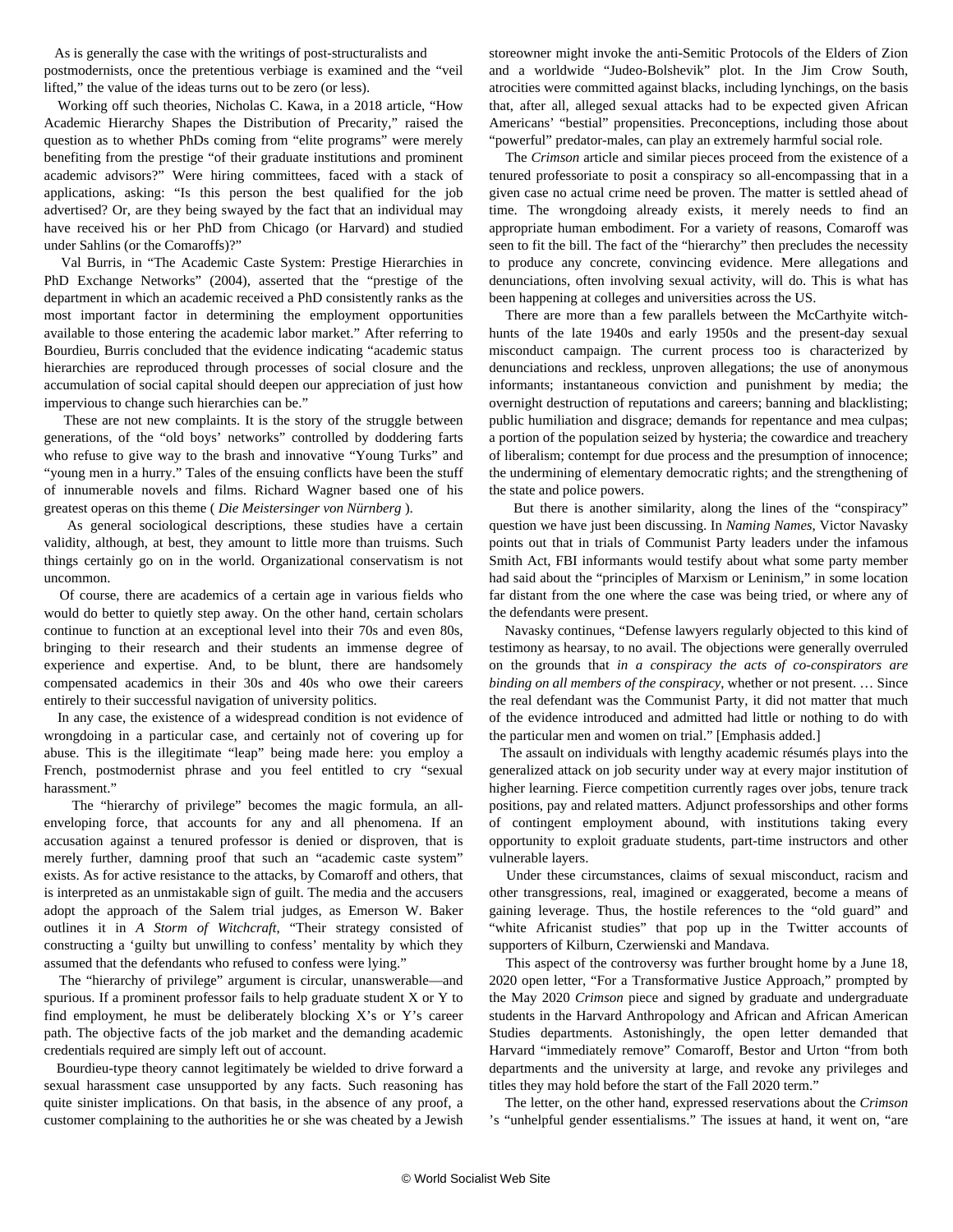far-reaching, complex and cannot be reduced to a need to add more 'women.'" The letter complained that such "essentialisms" have shielded "white and cis-women … who have been complicit in enabling abuses" and have further marginalized "those for whom the abstract category of 'women' has long been a site of violence: trans, non binary, Black, Indigenous, and queer students, as well as other students of color." In short, this element is concerned that any future division of the academic spoils, in the eventuality of the relevant departments being purged, might take place to its disadvantage.

#### **A "whisper network"**

 The August 2020 article in the *Chronicle of Higher Education* repeated many of the same general arguments, but concentrated its fire on Comaroff, who appeared only peripherally in the *Crimson* piece. Its "guide" through the controversy was one of the complainants in the current lawsuit, graduate student Amulya Mandava. Her uncorroborated allegations were treated more or less as irrefutable fact.

 According to the *Chronicle*, "Mandava had known Comaroff for nearly a decade; he was both a devoted adviser and one of the biggest names in her field. But she *had* heard the rumors. And when other students in the program asked her about Comaroff, she had shared them. … Mandava was part of a whisper network, a well-worn and imperfect system for sharing information."

 The fact that at the outset the *Chronicle* article lent credence to a "whisper network" destroyed its trustworthiness. Why should anyone have taken another word seriously? This was the equivalent of conceding that the "information" being "shared" might well be rooted in nothing but malice, subjectivism or out-and-out falsehood.

 A study of "moral panics" (mass hysteria) observes that "By definition, rumors are told without reliable factual documentation … Rumors are hearsay; they are told, believed, and passed on not because of the weight of the evidence presented, but because of the expectations by tellers that they are true in the first place." (Erich Goode and Nachman Ben-Yehuda, *Moral Panics: The Social Construction of Deviance*, 1994)

 Goode and Ben-Yehuda further note that one of the factors that "feeds the rumor process" is "credulity, that is, a willingness to believe, to suspend disbelief, to hold one's critical faculties about the validity of a story in abeyance." The "enemy of rumor" is "a tendency to be questioning and skeptical about the truth of a rumor, or stories one hears in general. … As a general rule, the more knowledgeable one is, both about the subject of the rumor and generally, the lower the likelihood that one will pass on a rumor one hears."

 The authors add that much of the time, "rumor is a distinctly 'irrational' process, that is, it often represents the need to verify deeply held beliefs and values far more than concrete facts. Often, rumor affirms in-group membership, virtue, and victimization, and out-group exploitation and wickedness."

 In *The Crucible*, Abigail Williams, a girl "with an endless capacity for dissembling" (in Miller's phrase), observes that "the rumor of witchcraft is all about." The "whisper network" she helps to organize, will lead to the execution of 20 people, 19 by hanging and one by being crushed to death, and the deaths of five others in jail.

**The legal complaint**

Chronicle article first aired in public the complaints by h&ilburn about sexual harassment by Comaroff. Indeed, she is the only named person to have made such complaints. They are repeated, in more lurid terms, in the legal complaint filed February 8.

 Every day thousands of such documents are filed in American courts. An estimated 40 million lawsuits are filed every year in the US. In a legal complaint, lawyers are free to say almost anything they like. It simply puts the accused on notice of the charges and what remedy the plaintiff desires.

 The complaint drawn up by lawyers for Kilburn, Czerwienski and Mandava consists of a series of allegations and claims that could not conceivably sustain a conclusion of guilt. In a court of law, there are rules on hearsay. The complaint contains unsubstantiated assertions, more rumors and gossip and accounts of situations that no one can evaluate, and appeals to a whole set of prejudices and preconceptions.

 The lengthy, overheated narrative is larded with various unproven and unprovable claims against Comaroff. "For years," we read, "he [Comaroff] has used that power and his perch at Harvard to exploit aspiring scholars: he kissed and groped students without their consent, made unwelcome sexual advances, and threatened to sabotage students' careers if they complained." No evidence is provided to back up this claim.

 The phrase "on information and belief" is used six times in the complaint. "On information and belief" means that a given statement is not supported by any verified evidence. The statement is merely something an individual might have heard or suspects (or hopes) might be true.

 In this passage, the phrase appears twice: "In 2007, on information and belief, Professor Comaroff initiated a sexual relationship with another female UChicago graduate student ('UChicago Student 3'). But, on information and belief, once Professor Comaroff lost sexual interest in her, he used his influence to damage her career."

 The sexual harassment to which Kilburn claims she was subjected consists of two alleged attempts by Comaroff to kiss her and the "squeeze" of her thigh on another occasion. He denies he did any such thing.

 A central pillar of the complaint is the claim that "Harvard's deliberate indifference allowed Professor Comaroff to repeatedly and forcibly kiss Ms. Kilburn, grope her in public, imagine aloud her rape and murder, cut her off from other professors, and derail her academic trajectory." There is no corroboration for any of this.

 The lawsuit argues that "Harvard allowed Professor Comaroff's behavior to continue for two years—subjecting Ms. Kilburn to a continuing nightmare that included more forced kissing [in fact, one additional alleged kiss, after an initial alleged incident in February 2017], groping, persistent invitations to socialize alone off-campus, and coercive control."

 Kilburn and her lawyer would have us believe that Comaroff, a man of sound mind and considerable intelligence and experience of the world, would "repeatedly" over the course of two years sexually harass a young woman he knew to be gay and someone who had clearly developed an implacable, Iago-like hatred of him. This is psychologically implausible in the extreme.

 The complaint argues numerous times that Harvard "ignored" the trio's allegations (in fact, the word appears 15 times). On the contrary, given the present climate, one can be certain that having received the allegations, university officials held discussions at the highest levels regarding the content of the charges, as well as the appropriate procedure for handling them. The complaint's central premise that Harvard "ignored" the allegations is factually unlikely.

 In this regard, the following formulation in the complaint is noteworthy: "Other survivors have publicly attested that Harvard has 'ignored some of the most egregious cases of harm and sexual harassment that were brought to their office because of lack of documentary evidence.'" So, Harvard